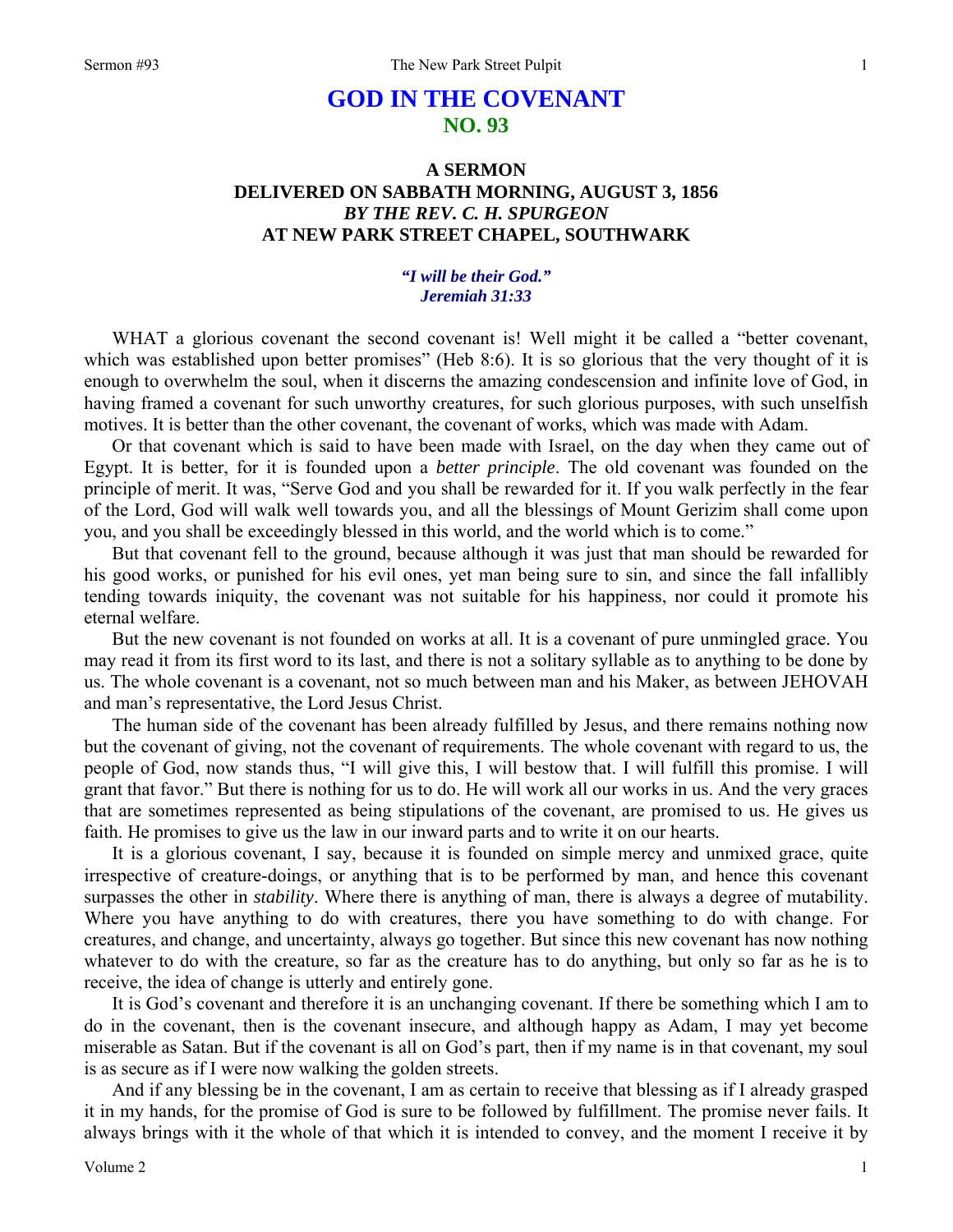faith, I am sure of the blessing itself. Oh! how infinitely superior is this covenant to the other in its manifest security! It is beyond the risk or hazard of the least uncertainty.

But I have been thinking for the last two or three days, that the covenant of grace excels the other covenant most marvelously in the *mighty blessings* which it confers. What does the covenant of grace convey? I had thought this morning of preaching a sermon upon, "The covenant of grace. What are the blessings it gives to God's children?"

But when I began to think of it, there was so much in the covenant, that if I had only read a catalog of the great and glorious blessings wrapped up within its folds, I should have needed to occupy nearly the whole of the day in making a few simple observations upon each of them.

Consider the great things God has given in the covenant. He sums them up by saying He has given "all things." He has given you eternal life in Christ Jesus. He has given Christ Jesus to be yours. He has made Christ heir of all things and He has made you joint-heir with Him. And hence He has given you everything.

Were I to sum up that mighty mass of unutterable treasure which God has conveyed to every elect soul by that glorious covenant, time would fail me. I therefore commence with one great blessing conveyed to us by the covenant of grace, and then on other Sabbaths I will, by divine permission, consider separately, one by one, sundry other things which the covenant conveys.

We commence then by the first thing, which is enough to startle us by its immense value. In fact, unless it had been written in God's Word, we never could have dreamed that such a blessing could have been ours. God Himself, by the covenant, becomes the believer's own portion and inheritance, "I will be their God."

And now we shall begin with this subject in this way. We shall show you first that this is a *special blessing*. God is the special possession of the elect, whose names are in the covenant. Secondly, for a moment or two we shall speak of this as being an *exceedingly precious blessing*, "I will be their God." Thirdly, we shall dwell upon the *security of this blessing, "*I *will* be their God." And fourthly we shall endeavor to stir you up to *make good use of this blessing*, so freely and liberally conveyed to you by the eternal covenant of grace, "I will be their God."

Stop just one moment and think it over before we start. In the covenant of grace, God Himself conveys Himself to you and becomes yours. Understand it—*God*—all that is meant by that word eternity, infinity, omnipotence, omniscience, perfect justice, infallible righteousness, immutable love all that is meant by God—Creator, Guardian, Preserver, Governor, Judge—all that that great word "GOD" can mean, all of goodness and of love, all of bounty and of grace—all that, this covenant gives you, to be your absolute property as much as anything you can call your own, "I will be their God."

We say, pause over that thought. If I should not preach at all, there is enough in that, if opened up and applied by the all-glorious Spirit, to excite your joy during the whole of the Sabbath-day, "I will be their God."

> *"My God!—How cheerful is the sound! How pleasant to repeat! Well may that heart with pleasure bound, Where God hath fixed His seat."*

### **I.** HOW IS GOD ESPECIALLY THE GOD OF HIS OWN CHILDREN?

For God is the God of all men, of all creatures. He is the God of the worm, of the flying eagle, of the star, and of the cloud. He is God everywhere. How then is He more my God and your God than He is God of all created things? We answer, that in some things God is the God of all His creatures, but even there, there is a special relationship existing between Himself and His chosen creatures, whom He has loved with an everlasting love. And in the next place, there are certain relationships in which God does not exist towards the rest of His creatures, but only towards His own children.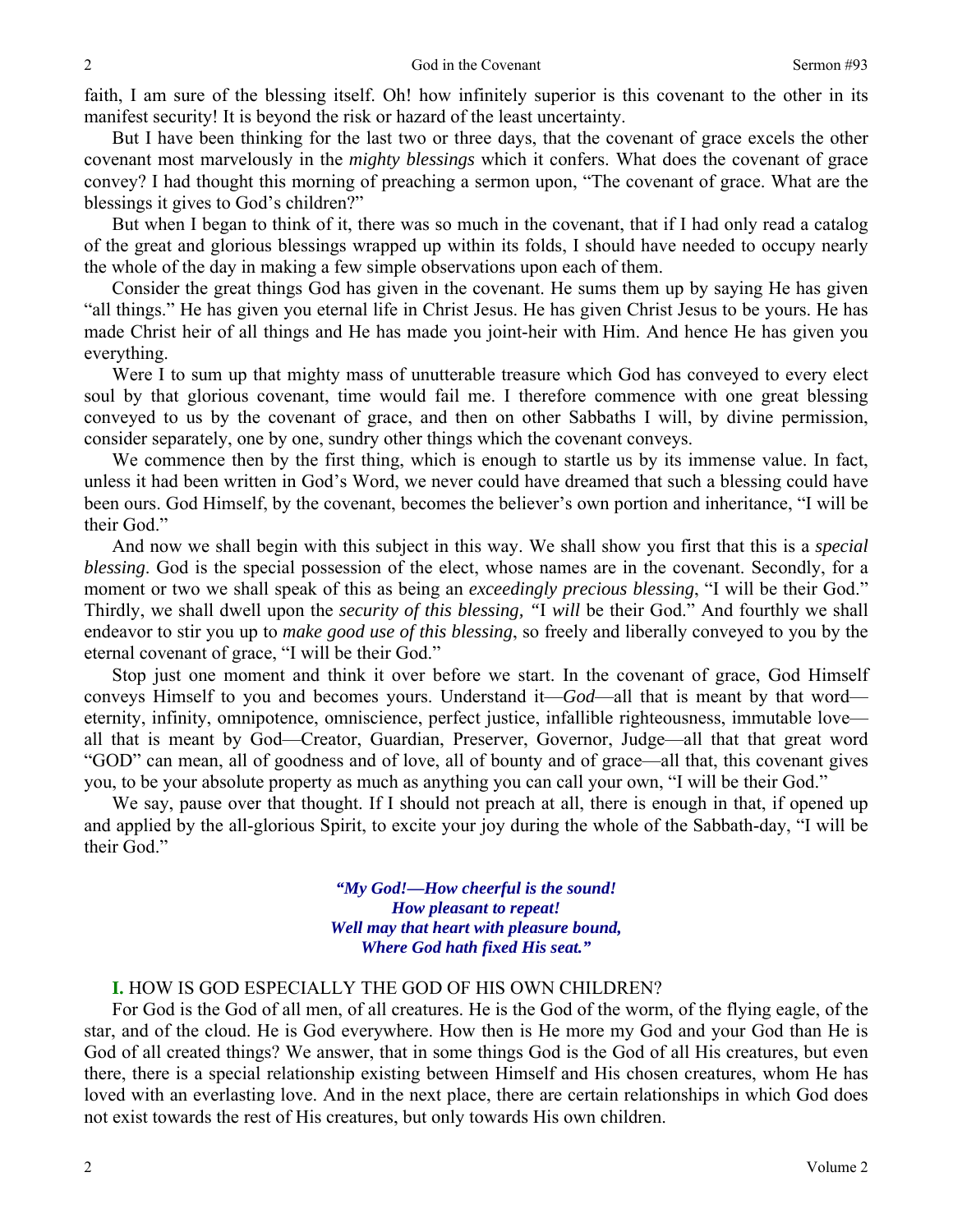**1.** First then, God is the God of all His creatures, *seeing that He has the right to decree* to do with them as He pleases. He is the Creator of us all. He is the potter, and has power over the clay, to make of the same lump, one vessel to honor and another to dishonor. However men may sin against God, He is still their God in that sense—that their destiny is immovably in His hand, that He can do with them exactly as He chooses. However they may resent His will or spurn His good pleasure, yet He can make the wrath of man to praise Him and the remainder of that wrath He can restrain.

He is the God of all creatures, absolutely so in the matter of predestination, seeing that He is their Creator and has an absolute right to do with them as He wills. But here again He has a special regard to His children and He is *their* God even in that sense.

For to them, while He exercises the same sovereignty, He exercises it in the way of grace and grace only. He makes them the vessels of mercy, who shall be to His honor forever. He chooses them out of the ruins of the fall and makes them heirs of everlasting life, while He suffers the rest of the world to continue in sin, and to consummate their guilt by well-deserved punishment, and thus, while His relationship is the same, as far as His sovereignty is concerned and His right of decree, there is something special in its loving aspect towards His people, and in that sense He is *their* God.

Again, He is the God of all His creatures *in the sense that He has a right to command obedience of all*. He is the God of every man that was ever born into this earth, in the sense that they are bound to obey Him. God can command the homage of all His creatures, because He is their Creator, Governor, and Preserver.

And all men are, by the fact of their creation, so placed in subjection to Him, that they cannot escape the obligation of submission to His laws. But even here, there is something special in regard to the child of God. Though God is the ruler of all men, yet His rule is special towards His children, for He lays aside the sword of His rulership and in His hand He grasps the rod for His child, not the sword of punitive vengeance.

While He gives the world a law upon stone, He gives to His child a law in his heart. God is my governor and yours, but if you are unregenerate, He is your governor in a different sense from what He is mine. He has ten times as much claim to my obedience as He has to yours. Seeing that He has done more for me, I am bound to do more for Him. Seeing that He has loved me more, I am bound to love Him more.

But should I disobey, the vengeance on my head shall not fall so heavily as on yours, if you are out of Christ. For that vengeance incurred by me has already fallen upon Christ, my substitute, and only the chastisement shall remain for me. So that there again you see where the relationship to all men is universal, there is something special in it in reference to God's children.

Again, God has a universal power over all His creatures *in the character of a Judge*. He will "judge the world in righteousness *and his people with equity*." He will judge all men with equity, it is true, but as if His people were not of the world, it is added afterwards, "His people with equity." God is the God of all creatures, we repeat, in the sense that He is their Judge. He will summon them all before His bar and condemn or acquit them all, but even there, there is something peculiar with regard to His children, for to them, the condemnation sentence shall never come, but only the acquittal.

While He is Judge of all, He especially is *their* Judge, because He is the Judge whom they love to reverence, the Judge whom they long to approach, because they know His lips will confirm that which their hearts have already felt—the sentence of their full acquittal through the merits of their glorious Savior.

Our loving God is the Judge who shall acquit our souls, and in that respect we can say He is *our*  God. So, then, whether as Sovereign, or as Governor enforcing law, or as Judge punishing sin, although God is in some sense the God of all men, yet in this matter there is something special towards His people, so that they can say, "He is our God, even in those relationships."

**2.** But now, beloved, there are points to which the rest of God's creatures cannot come, and here the great pith of the matter lies, here the very soul of this glorious promise dwells. God is our God in a sense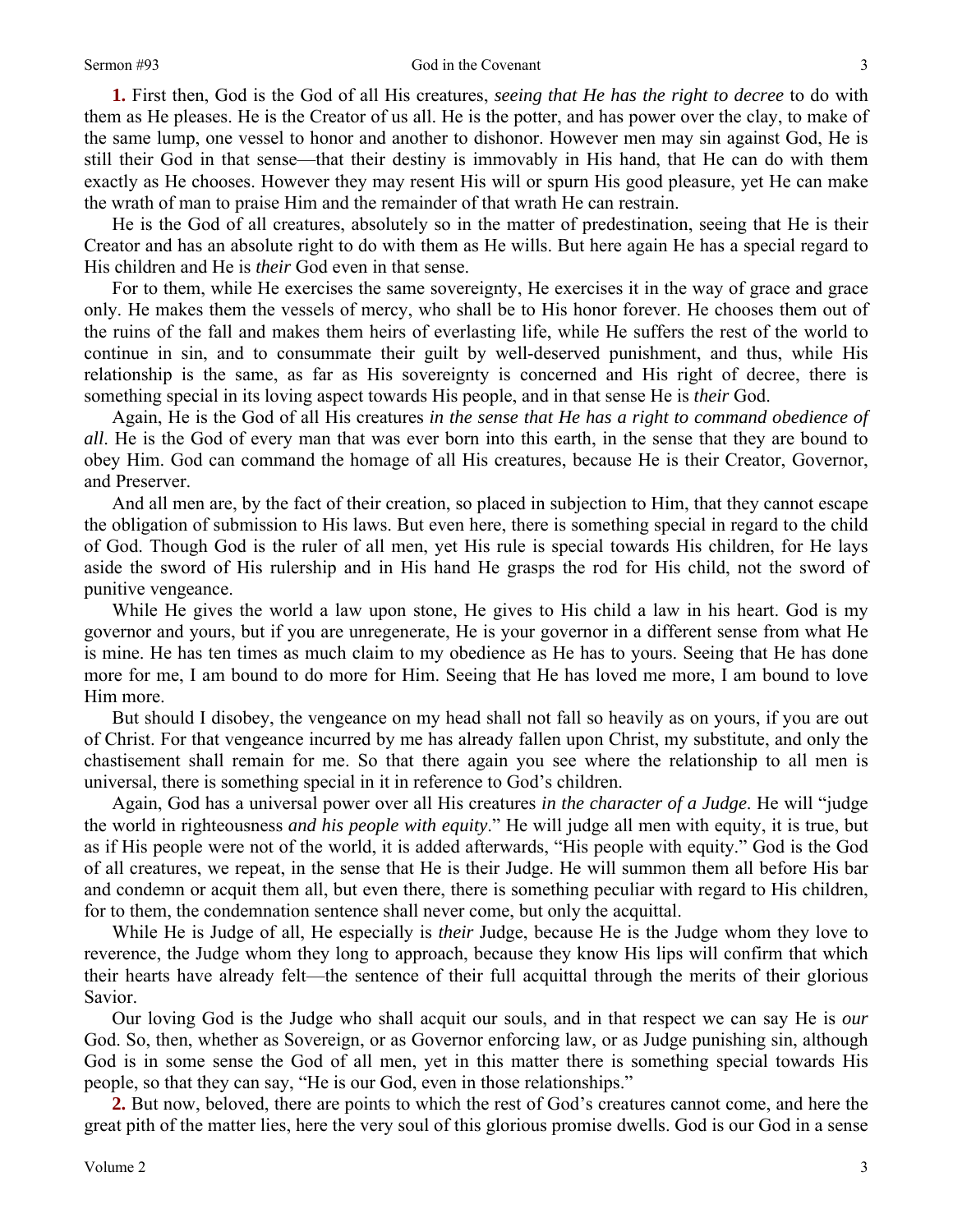with which the unregenerate, the unconverted, the unholy, can have no acquaintance, in which they have no share whatever. We have just considered other points with regard to what God is to man generally. Let us now consider what He is to us, as He is to none other.

First then, God is my God, seeing that he is *the God of my election*. If I am His child, then has He loved me from before all worlds and His infinite mind has been exercised with plans for my salvation. If He be my God, He has seen me when I have wandered far from Him, and when I have rebelled, His mind has determined when I shall be arrested—when I shall be turned from the error of my ways.

He has been providing for me the means of grace, He has applied those means of grace in due time, but His everlasting purpose has been the basis and the foundation of it all. And thus He is my God, as He is the God of none else beside His own children. My glorious, gracious God in eternal election, for He thought of me and chose me from before the foundation of the world, that I should be without blame before Him in love.

Looking back, then, I see election's God, and election's God is my God, if I be in election. But if I fear not God, neither regard Him, then He is another man's God and not mine. If I have no claim and participation in election, then I am compelled to look upon Him as being in that sense the God of a great body of men whom He has chosen, but not my God. If I can look back and see my name in life's fair book set down, then indeed He is my God in election.

Furthermore, the Christian can call God His God from the fact of his *justification*. A sinner can call God—God, but he must always put in an adjective and speak of God as an angry God, an incensed God, or an offended God. But the Christian can say, "my God," without putting in any adjective except it be a sweet one wherewith to extol Him, for now we who were sometime afar off are made nigh by the blood of Christ. We who were enemies to God by wicked works are His friends and looking up to Him, we can say, "my God," for He is my Friend, and I am His friend.

Enoch could say, "my God," for he walked with Him. Adam could not say, "my God," when he hid himself beneath the trees of the garden. So that while I, a sinner, run from God, I cannot call Him mine, but when I have peace with God and am brought nigh to Him, then indeed is He my God and my Friend.

Again He is the believer's God by *adoption*, and in that the sinner has no part. I have heard people represent God as the Father of the whole universe. It surprises me that any reader of the Bible should so talk. Paul once quoted a heathen poet who said that we are His offspring. And it is true in some sense that we are, as having been created by Him.

But in the high sense in which the term "childhood" is used in the Scripture to express the holy relationship of a regenerate child towards his Father, in that sense none can say, "Our father," but those who have the "Abba, Father" printed on their hearts by the spirit of adoption.

Well, by this spirit of adoption, God becomes my God, as He is not the God of others. The Christian has a special claim to God, because God is his Father, as He is not the Father of anyone else save his brethren. Ay, beloved, these three things are quite enough to show you that God is in a special sense the God of His own people. But I must leave that to your own thoughts, which will suggest twenty different ways in which God is specially the God of His own children, more than He is of the rest of His creatures.

"God," say the wicked, but "*my* God," say God's children. If, then, God be so specially your God, let your clothing be according to your feeding. Be clothed with the sun, put on the Lord Jesus. The king's daughter is (and so let all the king's sons be) all glorious within. Let their clothing be of wrought gold. Be clothed with humility, put on love, a heart of compassion, gentleness, meekness. Put on the garments of salvation. Let your company and converse be according to your clothing.

Live amongst the excellent, amongst the generation of the just. Get you up to the general assembly and church of the first-born, to that innumerable company of angels, and the spirits of the just men made perfect. Live in the courts of the great King, behold His face, wait at His throne, bear His name, show forth His virtues, set forth His praises, advance His honor, uphold His interest.

4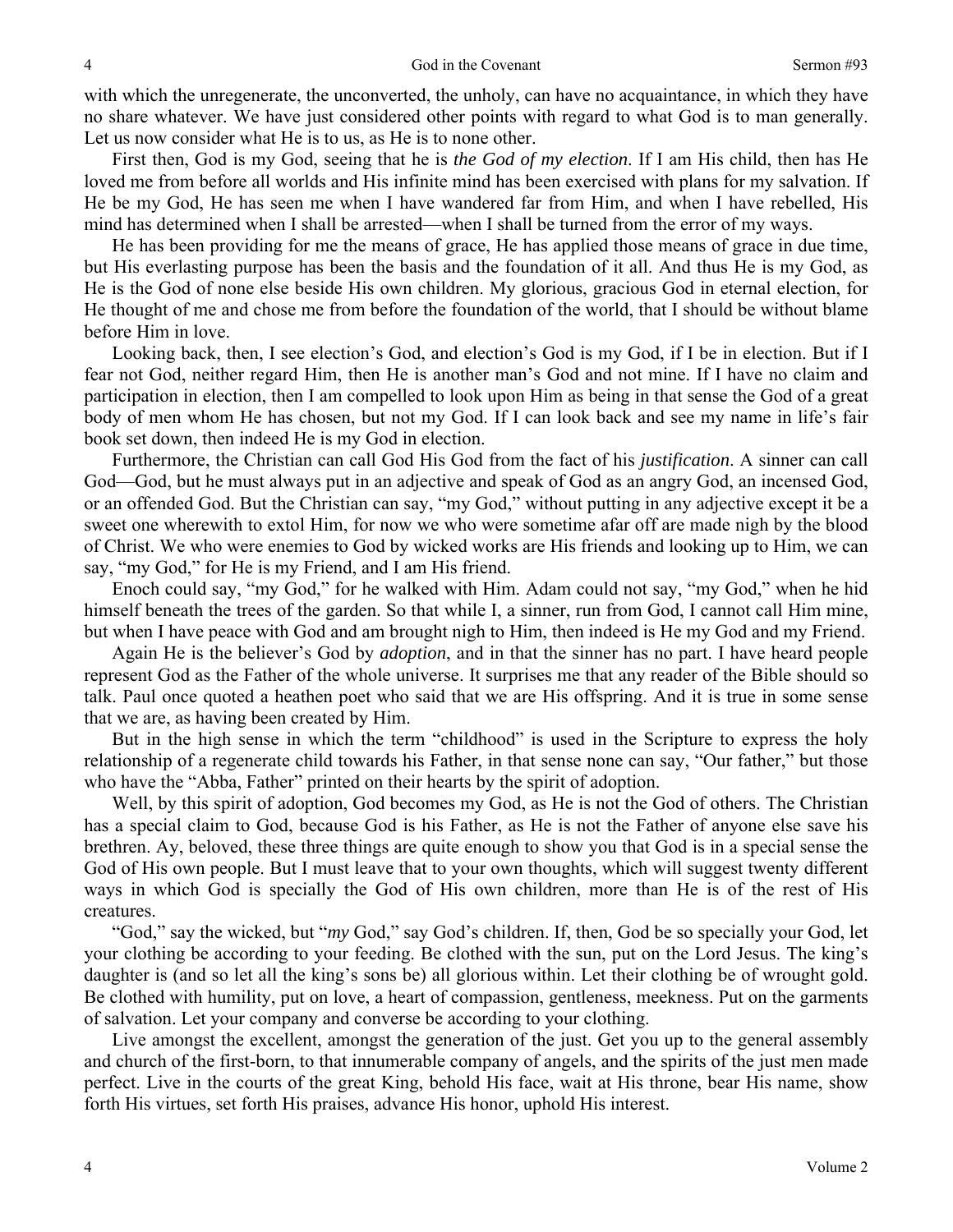Let vile persons and vile ways be contemned in your eyes. Be of more noble spirits than to be companions with them. Regard not their societies, nor their scorns, their flatteries, or their frowns. Rejoice not with their joys, fear not their fears, care not their care, feed not on their dainties, get up from among them, to your country, your city, where no unclean thing can enter or annoy. Live by faith, in the power of the Spirit, in the beauty of holiness, in the hope of the Gospel, in the joy of your God, in the magnificence, and yet the humility of the children of the great King.

**II.** Now, for a moment, let us consider THE EXCEEDING PRECIOUSNESS OF HIS GREAT MERCY, "I will be their God."

I conceive that God Himself could say no more than that. I do not think if the Infinite were to stretch His powers and magnify His grace by some stupendous promise which could outdo every other, I do not believe that it could exceed in glory this promise, "I will be their God." Oh! Christian, do but consider what it is to have God to be your own. Consider what it is, compared with anything else.

> *"Jacob's portion is the Lord; What can Jacob more require? What can heaven more afford— Or a creature more desire?"*

*Compare this portion with the lot of your fellow-men*! Some of them have their portion in the field. They are rich and increased in goods, and their yellow harvests are even now ripening in the sun. But what are harvests compared with your God, the God of harvests? Or what are granaries compared with Him who is your Husbandman and feeds you with the bread of heaven?

Some have their portion in the city. Their wealth is superabundant and in constant streams it flows to them, until they become a very reservoir of gold. But what is gold compared with your God? You could not live on it, your spiritual life could not be sustained by it. Apply it to your aching head and would it afford you any ease? Put it on a troubled conscience and could your gold allay its pangs. Put it on your desponding heart and see if it could stop a solitary groan, or give you one grief the less. But you have God and in Him you have more than gold or riches ever could buy, more than heaps of brilliant ore could ever purchase you.

Some have their portion in this world, in that which most men love, applause and fame. But ask yourself, is not your God more to you than that? What if a thousand trumpets should blow your praise and if a myriad clarions should be loud with your applause. What would it all be to you if you had lost your God?

Would this allay the turmoils of a soul ill at ease with itself? Would this prepare you to pass the Jordan, and to breast those stormy waves which ere long must be forded by every man, when he is called from this world to lands unknown? Would a puff of wind serve you then or the clapping of the hands of your fellow creatures bless you on your dying bed? No, there are griefs here with which men cannot intermeddle, and there are griefs to come with which men cannot interfere to alleviate the pangs, and pains, and agonies, and dying strife.

But when you have this—"I will be thy God"—you have as much as all other men can have put together, for this is all they have, and more. How little ought we to estimate the treasures of this world compared with God, when we consider that God frequently gives the most riches to the worst of His creatures! As Luther said, "God gives food to His children, and husks to His swine," and who are the swine that get the husks? It is not often that God's people get the riches of this world and that does but prove that riches are little worth, else God would give them to us.

Abraham gave the sons of Keturah a portion and sent them away. Let me be Isaac and have my Father, and the world may take all the rest. Oh! Christian, ask for nothing in this world, but that you may live on this, and that you may die on this, "I will be their God." This exceeds all the world besides.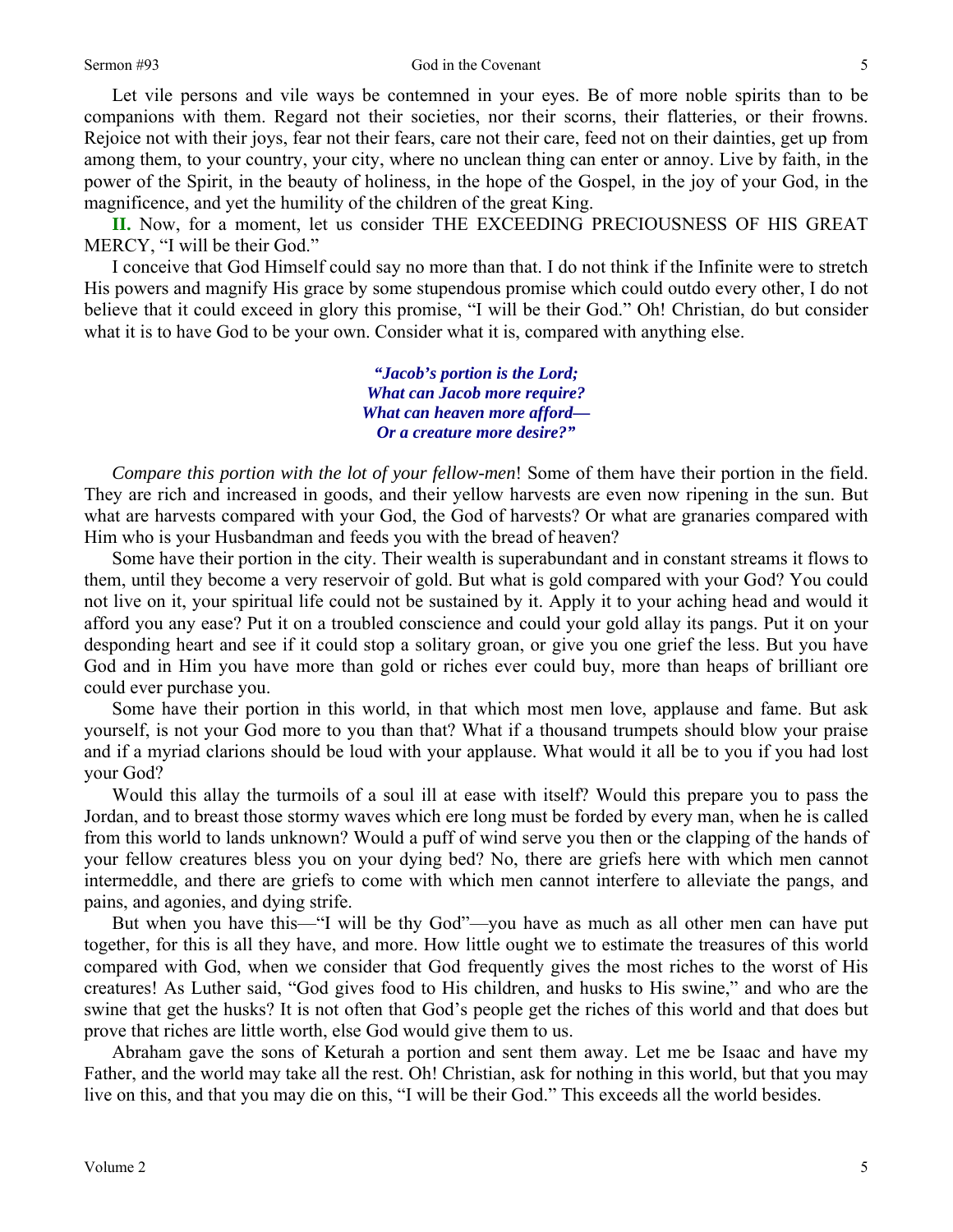*But compare this with what you require, Christian*. What do you require? Is there not here all that you require? To make you happy you want something that shall satisfy you. And come, I ask you, is not this enough? Will not this fill your pitcher to its very brim, aye, till it runs over? If you can put this promise inside your cup, will you not be forced to say, with David, "My cup runs over. I have more than heart can wish"?

When this is fulfilled, "I am thy God," let your cup be ever so empty of earthly things, suppose you have not one solitary drop of creature joy, yet is not this enough to fill it until your unsteady hand cannot hold the cup by reason of its fullness? I ask you if you are not complete when God is yours? Do you want anything but God? If you think you do, it were well for you still to want, for all you want save God, is but to gratify your lust. Oh! Christian, is not this enough to satisfy you if all else should fail?

But you want more than quiet satisfaction. You desire, sometimes, rapturous delight. Come, soul, is there not enough here to delight you? Put this promise to your lips, did you ever drink wine one-half so sweet as this, "I will be their God"? Did ever harp or violin sound half as sweetly as this, "I will be their God"? Not all the music blown from sweet instruments or drawn from living strings could ever give such melody as this sweet promise, "I will be their God."

Oh! here is a very sea of bliss, a very ocean of delight. Come, bathe your spirit in it. You may swim, ay, to eternity and never find a shore. You may dive to the very infinite and never find the bottom. "*I will be their God*." Oh! if this does not make your eyes sparkle, if this does not make your feet dance for joy, and your heart beat high with bliss, then assuredly your soul is not in a healthy state.

But then you want something more than present delights, something concerning which you may exercise hope. And what more do you ever hope to get than the fulfillment of this great promise, "I will be their God"? Oh! hope, you are a great-handed thing. You lay hold of mighty things, which even faith has not power to grasp. But though large your hand may be, this fills it, so that you can carry nothing else.

I proclaim, before God, I have not a hope beyond this promise. "O," say you, "you have a hope of heaven." Ay, I have a hope of heaven, but this is heaven, "I will be their God." What is heaven, but to be with God, to dwell with Him, to realize that God is mine, and I am His? I say I have not a hope beyond that. There is not a promise beyond that, for all promises are couched in this, all hopes are included in this, "I will be their God."

This is the masterpiece of all promises. It is the top-stone of all the great and precious things which God has provided for His children, "I will be their God." If we could really grasp it, if it could be applied to our soul, and we could understand it, we might clap our hands and say, "Oh! the glory. Oh! the glory. Oh! the glory of that promise!" It makes a heaven below and it must make a heaven above, for nothing else will be wanted but that, "I will be their God."

**III.** Now, for a moment, dwell on the CERTAINTY OF THIS PROMISE.

It does not say, "I *may* be their God," but "I *will* be their God." Nor does the text say, "Perhaps I shall be their God." No, it says, "I *will* be their God."

There is a sinner who says he won't have God for his God. He will have God to be his preserver, to take care of him, and keep him from accident. He does not object to having God to feed him, to give him his bread, and water, and raiment. Nor does he mind making God somewhat of a show thing, that he may take out on Sunday and bow before it, but he will not have God for his *God*. He will not take Him to be his all.

He makes his belly his God, gold his God, the world his God. How then is this promise to be fulfilled? There is one of God's chosen people there. He does not know that he is chosen yet and he says he will not have God. How then is this promise to be carried out? "Oh!" say some, "if the man won't have God, then, of course, God cannot get him." And we have heard it preached, and we read it frequently, that salvation entirely depends upon man's will—that if man stands out and resists God's Holy Spirit, the creature can be the conqueror of the Creator, and finite power can overcome the infinite.

6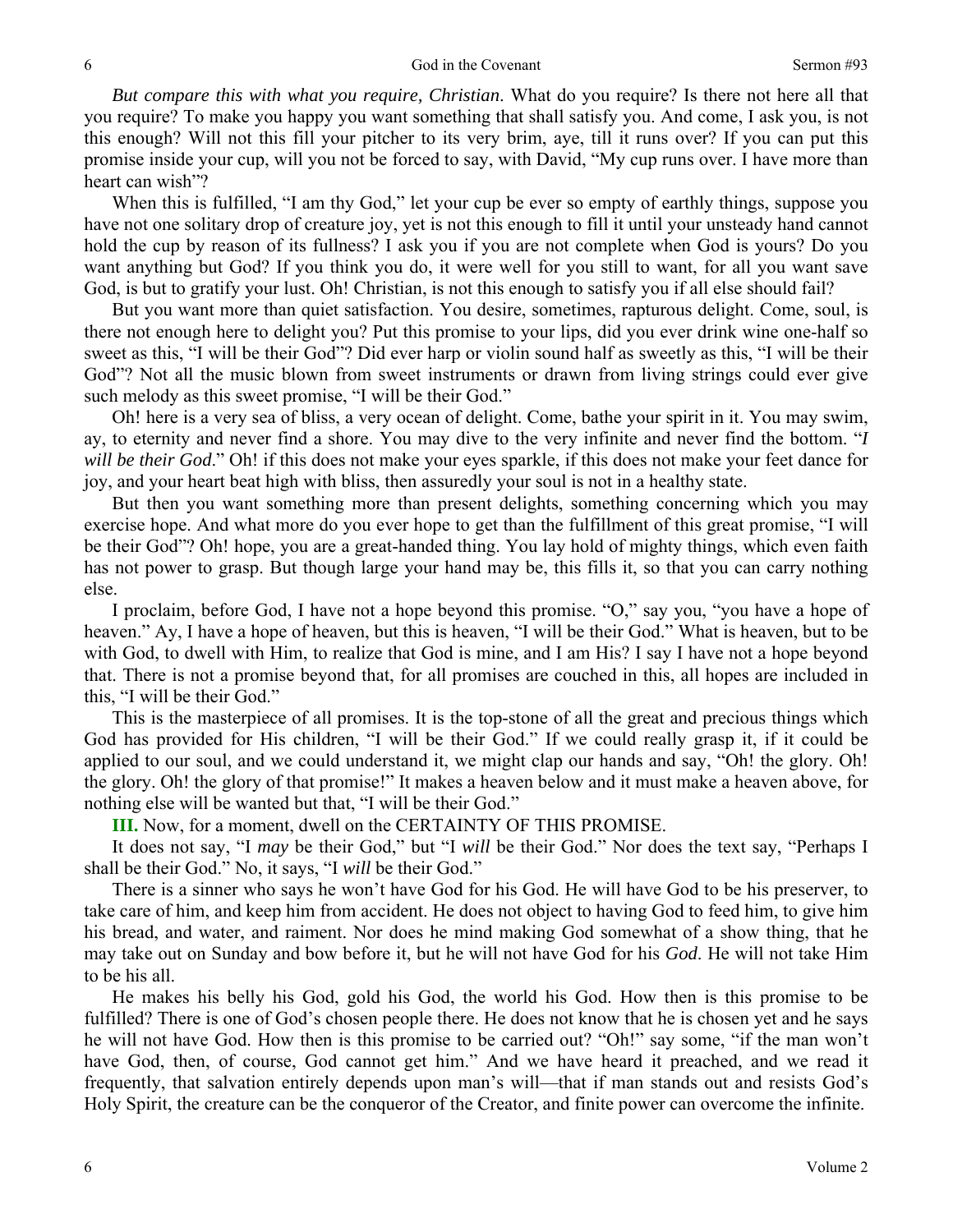#### Sermon #93 God in the Covenant

Frequently I take up a book and I read, "Oh! sinner, be willing, for unless you are, God cannot save you." And sometimes we are asked, "How is it that such a one is not saved?" And the answer is, "He is not willing to be. God strove with him, but he would not be saved." Ay, but suppose He had striven with him, as He did with those who *are* saved, would he have been saved then? "No, he would have resisted."

Nay, we answer it is not in man's will, it is not of the will of the flesh, nor of blood, but of the power of God, and we never can entertain such an absurd idea as, that man can conquer Omnipotence, that the might of man is greater than the might of God.

We believe, indeed, that certain usual influences of the Holy Spirit may be overcome. We believe that there are general operations of the Spirit in many men's hearts which are resisted and rejected, but the effectual working of the Holy Spirit with the determination to save, could not be resisted, unless you suppose God overcome by His creatures, and the purpose of deity frustrated by the will of man, which were to suppose something akin to blasphemy. Beloved, God has power to fulfill the promise, "I will be their God."

"Oh!" cries the sinner, "I will not have You for a God." "Will you not?" says He and He gives him over to the hand of Moses. Moses takes him a little and applies the club of the law, drags him to Sinai, where the mountain totters over his head, the lightnings flash, and thunders bellow, and then the sinner cries, "O God, save me!"

"Ah. I thought you would not have Me for a God?" "O Lord, You shall be my God," says the poor trembling sinner, "I have put away my ornaments from me. O Lord, what will You do to me? Save me! I will give myself to You. Oh! take me." "Ay," says the Lord, "I knew it. I said that I will be their God and I have made you willing in the day of My power." "I will be their God and they shall be My people."

**IV.** Now, lastly, I said we would conclude by URGING YOU TO MAKE USE OF GOD, if He be yours.

It is strange that spiritual blessings are our only possessions that we do not employ. We get a great spiritual blessing and we let the rust get on it for many a day. There is the mercy seat, for instance. Ah, my friends, if you had the cash box as full of riches as that mercy seat is, you would go often to it. As often as your necessities require.

But you do not go to the mercy seat half as often as you need to go. Most precious things God has given to us, but we never overuse them. The truth is, they cannot be overused. We cannot wear a promise thread-bare. We can never burn out the incense of grace. We can never use up the infinite treasures of God's lovingkindness.

But if *the blessings* God gives us are not used, perhaps *God* is the least used of all. Though He is our God, we apply ourselves less to Him than to any of His creatures, or any of His mercies, which He bestows upon us. Look at the poor heathen. They use their gods, though they be no gods. They put up a piece of wood or stone, and call it God and how they use it!

They want rain. The people assemble and ask for rain, in the firm but foolish hope that their god can give it. There is a battle and their god is lifted up. He is brought out from the house, where he usually dwells, that he may go before them and lead them on to victory. But how seldom do we ask counsel at the hands of the Lord! How often do we go about our business without asking His guidance!

In our troubles, how constantly do we strive to bear our burdens, instead of casting them upon the Lord, that He may sustain us! And this is not because we may not, for the Lord seems to say, "I am yours, soul, come and make use of Me as you will. You may freely come to My store, and the oftener the better welcome."

Have you not a God lying by you to no purpose? Let not your God be as other gods, serving only for a show. Have not a name only that you have a God. Since He allows you, having such a Friend, use Him daily. My God shall supply all your wants, never want while you have a God. Never fear or faint while you have a God. Go to your treasure and take whatever you need. There is bread, and clothes, and health, and life, and all that you need.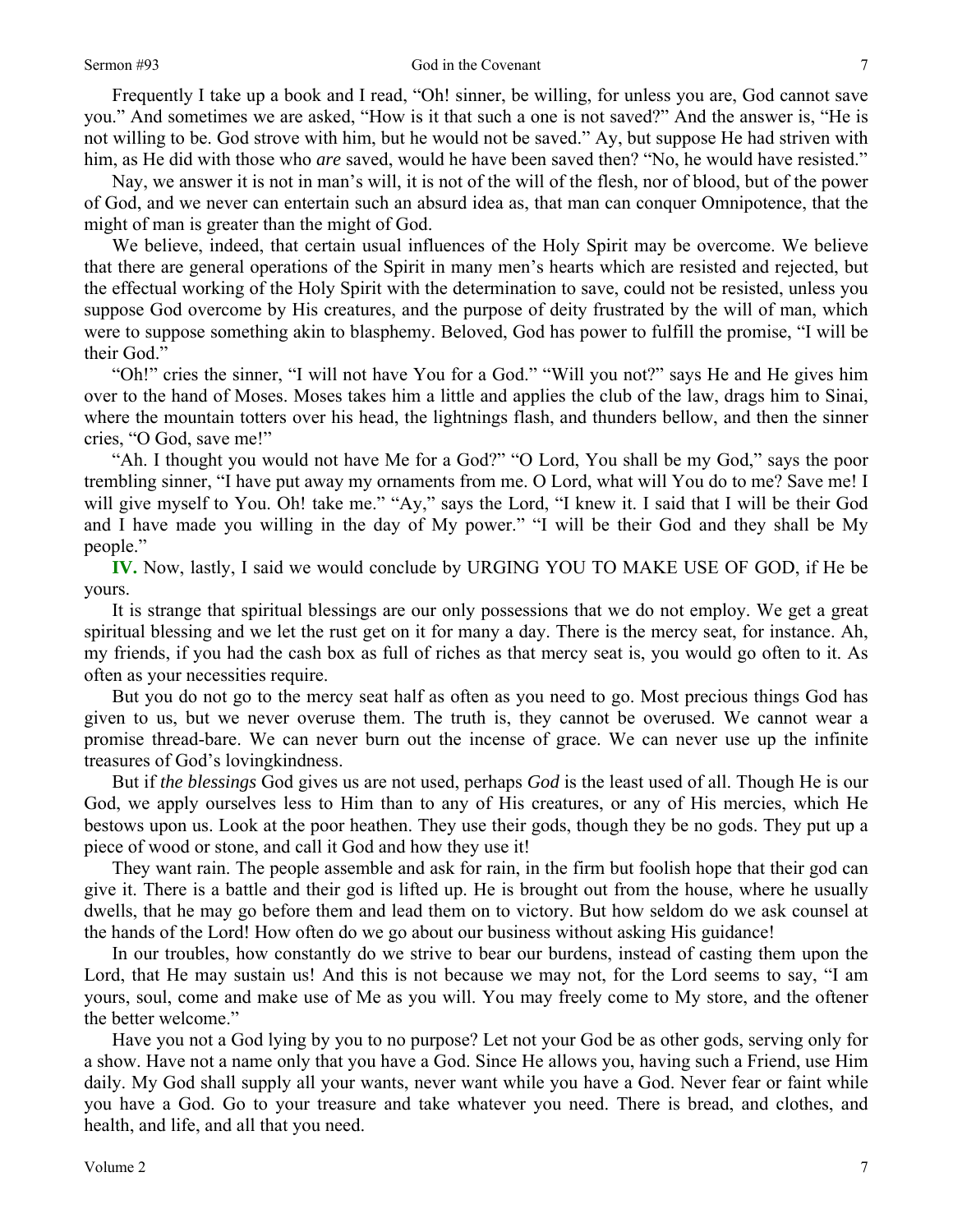O Christian, learn the divine skill to make God all things, to make bread of your God, and water, and health, and friends, and ease. He can supply you with all these. Or what is better, He can be instead of all these, your food, your clothing, your Friend, your life of you. All this He has said to you in this one word, "I am thy God."

And hereupon you may say, as a heaven-born saint once did, "I have no husband and yet I am no widow, my Maker is my Husband. I have no father or friend, and yet I am neither fatherless nor friendless. My God is both my Father and my Friend. I have no child, but is not He better to me than ten children? I have no house, but yet I have a home, I have made the Most High my habitation. I am left alone, but yet I am not alone, my God is good company for me. With Him I can walk, with Him I can take sweet counsel, find sweet repose. At my lying down, at my rising up, while I am in the house, or as I walk by the way, my God is ever with me. With Him I travel, I dwell, I lodge, I live, and shall live forever."

Oh! child of God, let me urge you to make use of your God. Make use of Him in prayer. I beseech you, go to Him often, because He is *your* God. If He were another man's God, you might weary Him. But He is *your* God. If He were my God and not yours, you would have no right to approach Him, but He is *your* God.

He has made Himself over to you, if we may use such an expression, (and we think we may). He has become the positive property of all His children, so that all He has, and all He is, is theirs. O child, will you let your treasury lie idle, when you want it? No. Go and draw from it by prayer.

#### *"To Him in every trouble flee, Thy best, thy only Friend."*

Fly to Him, tell Him all your wants. Use Him constantly by faith, at all times. Oh! I beseech you, if some dark providence has come over you, use your God as a sun, for He is a sun. If some strong enemy has come out against you, use your God for a shield, for He is a shield to protect you. If you have lost your way in the mazes of life, use Him as a guide, for the great JEHOVAH will direct you.

If you are in storms, use Him for the God who stills the raging of the sea, and says unto the waves, "Be still." If you are a poor thing, knowing not which way to turn, use Him for a shepherd, for the Lord is your Shepherd, and you shall not want. Whate'er you are, where'er you are, remember God is just what you want and He is just where you want.

I beseech you, then, make use of your God. Do not forget Him in your trouble, but flee to Him in the midst of your distresses, and cry,

> *"When all created streams are dried Thy fullness is the same; May I with this be satisfied, And glory in Thy name!*

*"No good in creatures can be found But may be found in Thee; I will have all things, and abound, While God is God to me."* 

Lastly, Christian, let me urge you again to use God to be your delight this day. It you have trial, or if you are free from it, I beseech you, make God your delight. Go from this house of prayer and be happy this day in the Lord. Remember it is a commandment, "Rejoice in the Lord, always, and again I say, rejoice."

Do not be content to be moderately happy. Seek to soar to the heights of bliss and to enjoy a heaven below. Get near to God and you will get near to heaven. It is not as it is with the sun here, the higher you